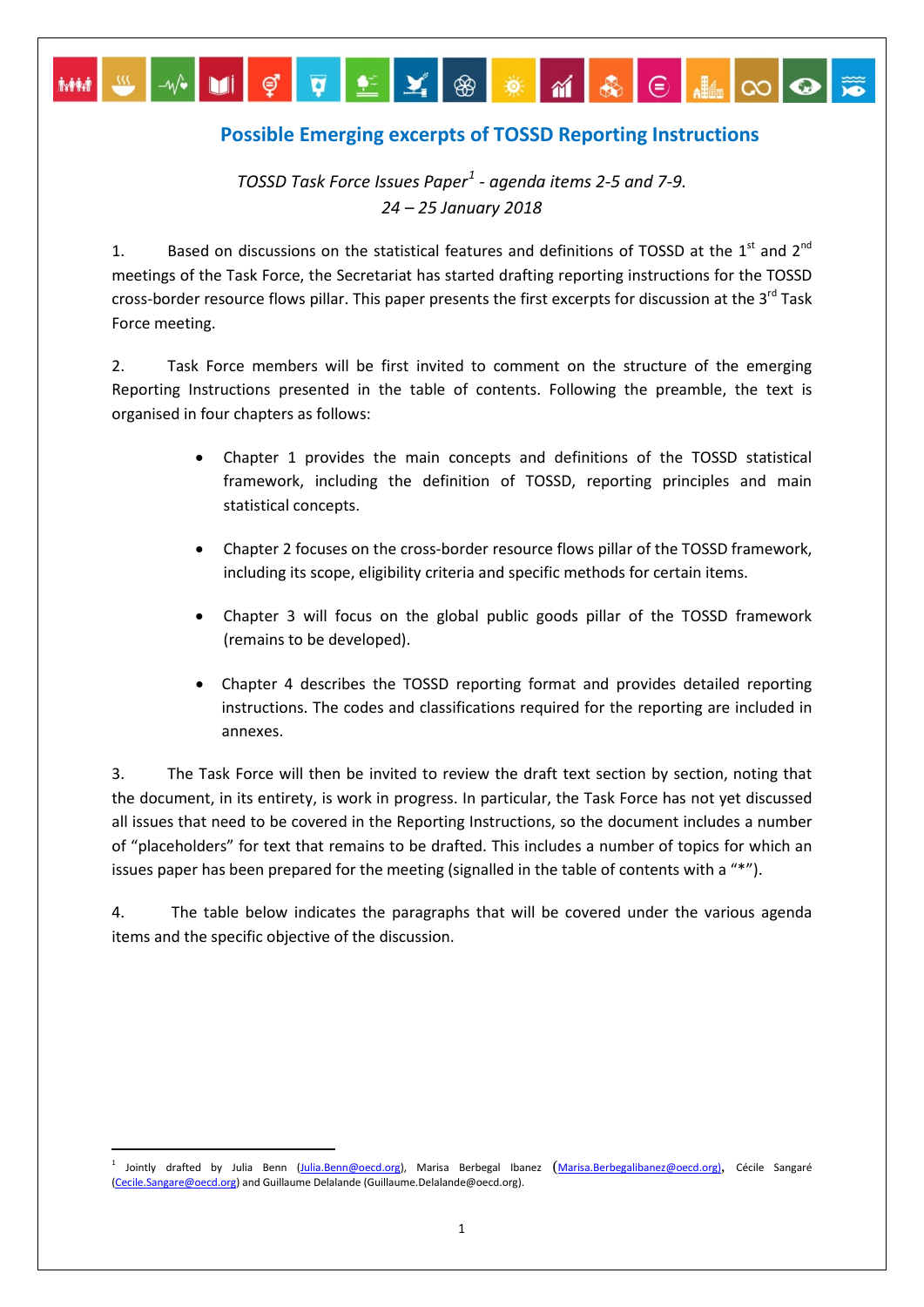| Chapter   | Agenda<br>item | Para-<br>graphs | Objective of the Task Force discussion                                                                                                                                                                                                                        |
|-----------|----------------|-----------------|---------------------------------------------------------------------------------------------------------------------------------------------------------------------------------------------------------------------------------------------------------------|
| Preamble  | $\overline{2}$ | $6 - 11$        | Provide general feedback on the draft text and to comment, in particular,<br>on paragraph 10 regarding international standards that the Task Force<br>agreed should be covered in the preamble.                                                               |
| Chapter 1 | 3              | 12-18           | Review and vet (or, if necessary, revise) the draft text setting out the TOSSD<br>definition.                                                                                                                                                                 |
|           | 4.a            | $20 - 24$       | Review and vet (or, if necessary, revise) the draft setting out the reporting<br>principles (activity-level reporting, point of measurement, currency).                                                                                                       |
|           | 4.b            | 25-30           | Comment on the approach for introducing key statistical concepts in the<br>Reporting Instructions and discuss which additional concepts will need to be<br>incorporated in this section.                                                                      |
| Chapter 2 | 5.a            | 31-35           | Review and vet (or, if necessary, revise) the draft text defining the scope of<br>cross-border resource flows covered in TOSSD.                                                                                                                               |
|           | 7.b            | 36-38           | Review and vet (or, if necessary, revise) the TOSSD eligibility criteria<br>regarding sustainable development.                                                                                                                                                |
|           | 7.a            | 39-40           | Review and vet (or, if necessary, revise) the draft text regarding the<br>definition of TOSSD-eligible countries, including the proposed mechanism<br>for implementing the opt-in process.                                                                    |
| Chapter 4 | 9              | 42-59           | Review in detail the proposed reporting items and their description.<br>Comment on the structure of the channel of delivery classification in<br>paragraphs 47-48 and the definitions of the main categories of financial<br>instruments in paragraphs 49-59. |

5. In addition, it is recalled that at the December meeting of the Task Force members discussed the usefulness of complementing the statistical framework with additional indicators beyond TOSSD activities to provide the broader picture of developing countries' total resource receipts. These *"satellite indicators"* could primarily inform on private resource flows, including philanthropic resources, remittances and foreign direct investment (FDI). They could also capture official transactions beyond TOSSD. The satellite indicators would be derived, to the extent possible, from existing data in the international system (e.g. IMF, Balance of Payments). In general members were in favour of expanding the scope of flows capture in the new statistical system, in particular to compare TOSSD with other resource flows on a relative, "order of magnitude" basis. However, it was agreed that such additional indicators would be developed in a second phase, once technical work on the TOSSD framework will have been completed. No text on satellite indicators has been included in the present draft.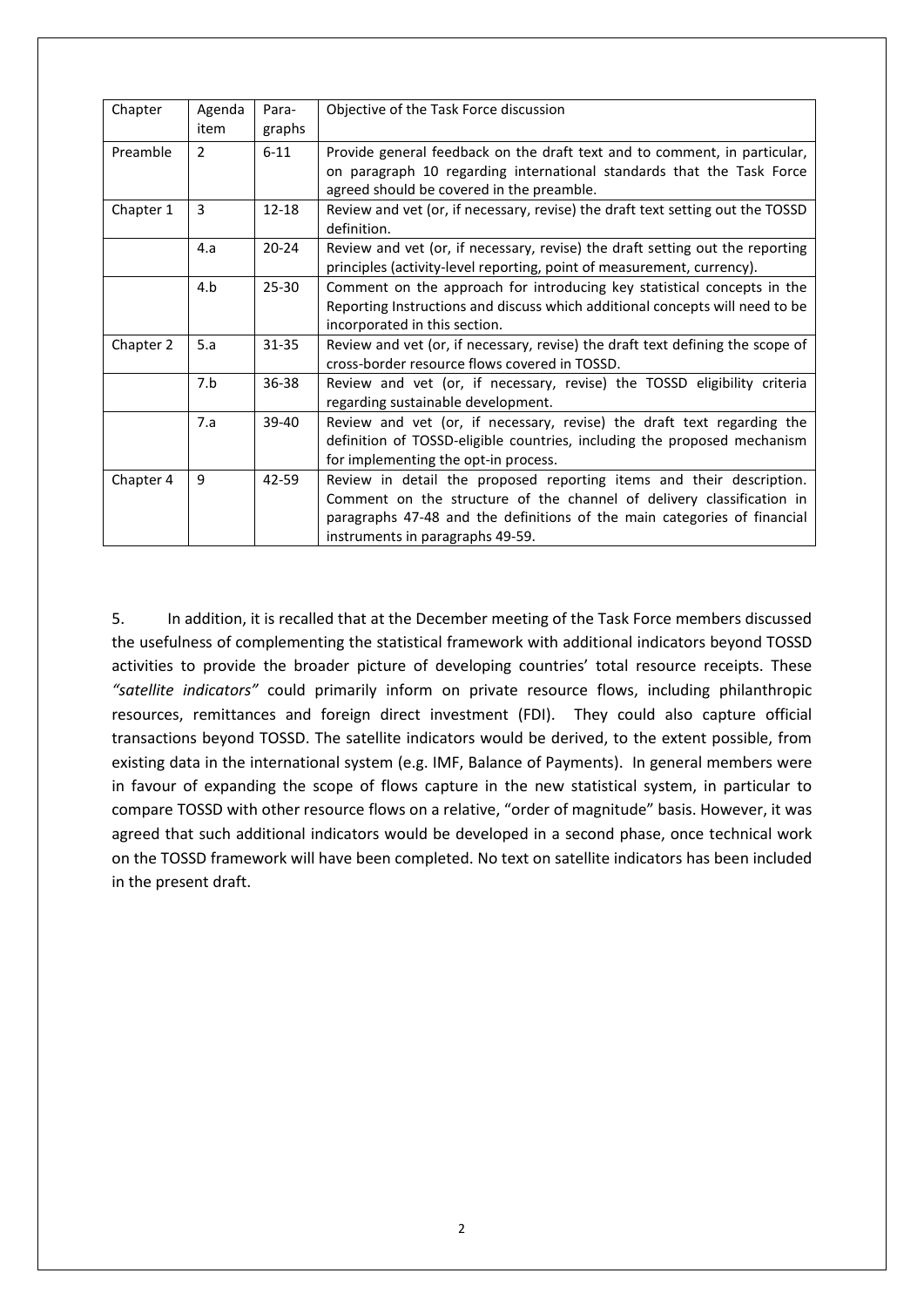## **TOSSD REPORTING INSTRUCTIONS – EMERGING EXCERPTS - TABLE OF CONTENTS**

#### **Preamble**

#### **Chapter 1. Main concepts and definitions of the TOSSD statistical framework**

#### **1.1 Definition of TOSSD**

- **Definition of TOSSD**
- **A two-pillar approach (Placeholder)**

## **1.2 Reporting principles**

- **Statistical quality standards in the TOSSD system (Placeholder\*)**
- **Activity-level reporting**
- **Point of measurement**
- **Currency**
- **Other (Placeholder)**
- **1.3 Main statistical concepts** 
	- **Provider and recipient**
	- **Channel of delivery**
	- **Financial instrument**
	- **Other (Placeholder)**

#### **Chapter 2. TOSSD pillar 1: cross-border resource flows in support of sustainable development**

## **2.1 Scope of cross-border resource flows pillar**

- **Categories of resource flows**
- **Maturity of transactions (Placeholder\*)**
- **Resource flows from bilateral and multilateral providers**
- **2.2 Specific eligibility criteria** 
	- **SDG test**
	- **TOSSD-eligible countries**
- **2.3 Specific methods**
	- **Measurement of technical co-operation (Placeholder\*)**
	- **Principles for reporting on resources mobilised from the private sector (Placeholder\*)**

## **Chapter 3. TOSSD pillar 2: Global public goods (Placeholder)**

## **Chapter 4. Reporting format and detailed instructions**

- **4.1 Reporting cycle (Placeholder)**
- **4.2 Reporting format and overview of data items**
- **4.3 Detailed instructions (Placeholder)**

## **Annexes**

<sup>\*</sup> See separate documents for the 3rd Task Force meeting.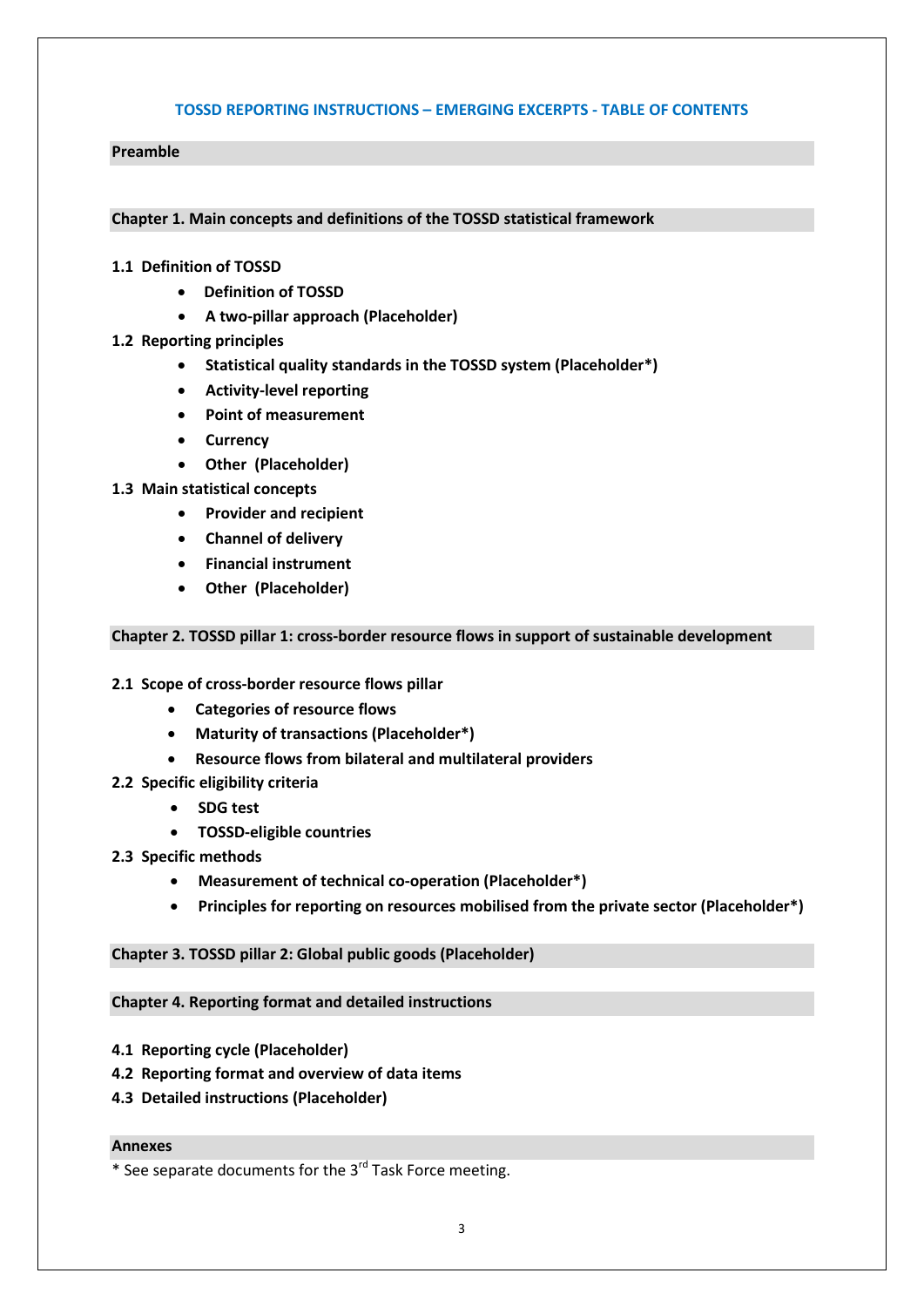#### **TOSSD REPORTING INSTRUCTIONS – EMERGING EXCERPTS**

#### **PREAMBLE**

6. In 2015 the international community agreed to implement the most ambitious development agenda ever devised – the Sustainable Development Goals (SDGs). This huge undertaking was accompanied by an equally ambitious financing strategy – the Addis Ababa Action Agenda. The vast scope of the SDGs creates a new imperative to maximise the full potential of all resources – public, private, national and international – that finance development. The key to unlocking this potential is understanding the scope, nature and dynamics of the full range of resources being deployed to achieve the SDGs. This, in turn, requires a global framework for measuring resources in support of sustainable development.

7. The TOSSD statistical framework aims to provide a comprehensive picture of global, official and officially-supported, resource flows provided for the implementation of the SDGs in developing countries. It is designed to provide a coherent, comparable and unified system for tracking SDG–relevant investments that can inform strategic planning, identify emerging gaps and priorities, and assess progress in matching supply with needs. It also captures resources for Global Public Goods for sustainable development – essential for the implementation of the SDGs while involving no direct resource transfers to developing countries. The framework is established in the spirit of SDG 17 on revitalising the global partnership for sustainable development.

8. The primary objective of the TOSSD measurement framework is to promote greater transparency about the full array of officially-supported development finance provided in support of the 2030 Agenda for Sustainable Development – including resources provided through South-South co-operation, triangular cooperation, multilateral institutions and emerging and traditional donors. Information about resource flows will facilitate learning and exchange of good practice among developing countries about how to access and combine resources most effectively. It will also provide insights about to what extent the international community is financing Global Public Goods. Importantly, it will promote greater collaboration and synergies across development partners financing the SDGs and support more informed policy discussions about the ultimate quality and impact of development finance. It is expected that the TOSSD framework will continue to exist beyond 2030, to continue promoting greater transparency on flows in support to sustainable development.

9. TOSSD data track all officially-supported resource flows regardless of the financial instrument used, the level of concessionality involved or whether they are delivered through bilateral or multilateral channels. The framework is organised in two "pillars", one capturing the flow of resources crossing the border into a developing country, and the other capturing resources for promoting development enablers or tackling global challenges at national, regional or global levels.

10. In line with inherent thrust of the SDGs – to promote a more sustainable, equitable and prosperous world for all people – this statistical framework implicitly assumes that all resources therein captured comply with prevailing global economic, environmental and social standards and disciplines. These safeguards ensure that TOSSD-eligible investments are sustainable, promote equal opportunities and rights, guard against negative environmental, social and climate impacts and risks, and – where unavoidable – limit damage through mitigation measures.

11. These Reporting Instructions – which have been developed by the international community<sup>[2](#page-3-0)</sup> working together in an open, inclusive and transparent manner – are designed to assist countries and institutions wishing to report data regarding the resources they are providing to developing countries in support of the 2030 Agenda. They will be updated and adjusted as and when the need arises.

<span id="page-3-0"></span><sup>&</sup>lt;sup>2</sup> The TOSSD task force which contributed to develop the TOSSD reporting instructions is composed of representatives of traditional and emerging provider and partner countries, from national statistical offices and development co-operation policy bodies as well as international organisations.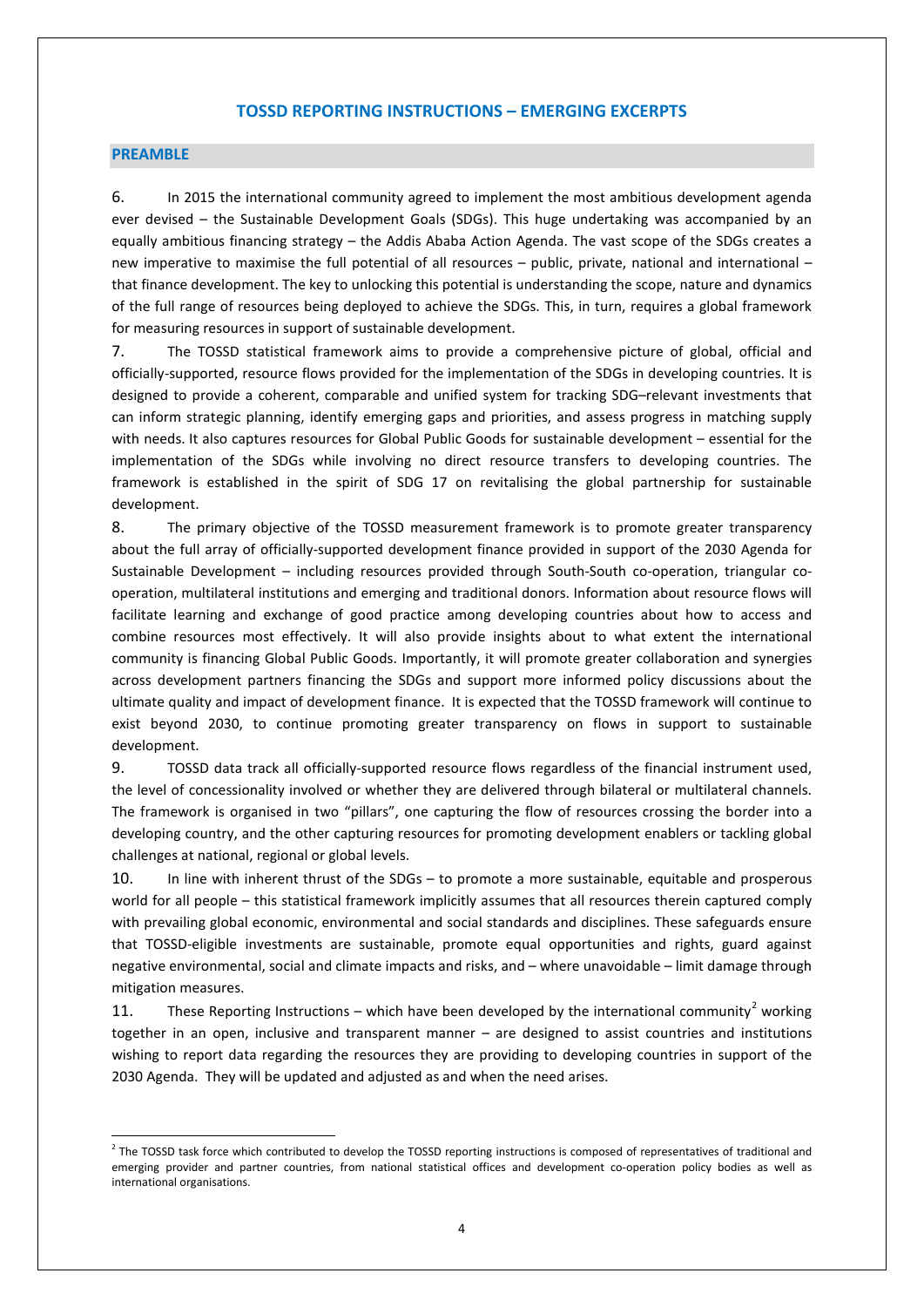## **CHAPTER 1. MAIN CONCEPTS AND DEFINITIONS OF THE TOSSD STATISTICAL FRAMEWORK**

#### **1. DEFINITION OF TOSSD**

12. *The statistical measure Total Official Support for Sustainable Development (TOSSD) includes all officially-supported resource flows to promote sustainable development in developing countries and to support development enablers and/or address global challenges at regional or global levels.* 

13. The key concepts embedded in the TOSSD definition are clarified below.

## *Sustainable development*

14. The concept of "Sustainable Development" is defined as development that meets the needs of the present without compromising the ability of future generations to meet their own needs.<sup>[3](#page-4-0)</sup>

15. "Sustainable Development" in the TOSSD context is inherently linked to the Sustainable Development Goals as agreed in the 2030 Agenda<sup>[4](#page-4-1)</sup>. Activities recorded as TOSSD support the implementation of the SDGs by generating sustainable economic growth, ensuring social inclusion, without compromising the environment.

#### *Resource flows*

16. In accordance with the Addis Ababa Action Agenda, the term "resources" in the TOSSD definition covers both financial and technical resources.<sup>[5](#page-4-2)</sup> The flow of resources covers monetary and non-monetary transactions<sup>[6](#page-4-3)</sup> with TOSSD recipients in support of SDGs for any given year.

## *Officially-supported*

17. TOSSD aims to capture the entirety of instruments and modalities of development cooperation provided by, or supported by, the official sector for implementing the SDGs, including mechanisms that mobilise resources from the private sector. Therefore, in the context of TOSSD, "officially-supported resources" are defined as:

a) resources provided by:

i) official agencies, including state and local governments, or by their executive agencies,

- ii) state-owned companies and enterprises under government control<sup>[7](#page-4-4)</sup>, and
- iii) other enterprises under significant government influence<sup>[8](#page-4-5)</sup>.

<span id="page-4-1"></span><sup>4</sup> See "Transforming our world: the 2030 Agenda for Sustainable Development"[: https://sustainabledevelopment.un.org/post2015/transformingourworld](https://sustainabledevelopment.un.org/post2015/transformingourworld)

<span id="page-4-0"></span> $3$  Definition first used in the Brundtland Report. (See Report of the World Commission on Environment and Development: Our Common Future", Chapter 2 "Towards Sustainable Development", p. 41 (New York: UN, 1987). It contains within it two key concepts: i) the concept of 'needs', in particular the essential needs of the world's poor, to which overriding priority should be given; and ii) the idea of limitations imposed by the state of technology and social organisation on the environment's ability to meet present and future needs.

<span id="page-4-2"></span><sup>&</sup>lt;sup>5</sup> The AAAA considers that international co-operation to support the implementation of the 2030 Agenda comprises both financial and technical resources. Se[e http://www.un.org/esa/ffd/wp-content/uploads/2015/08/AAAA\\_Outcome.pdf.](http://www.un.org/esa/ffd/wp-content/uploads/2015/08/AAAA_Outcome.pdf)

<span id="page-4-5"></span><span id="page-4-3"></span> $6$  This is also in line with the methodologies of the System of National Accounts and the Balance of Payments, which registers transactions between residents and non-residents, including transactions which do not involve the payment of money. See chapter 2, paragraph 26 in The IMF *Balance of Payments and International Investment Position Manual - Sixth Edition (BPM6).*

<span id="page-4-4"></span> $7$  Corporations over which the government secures control by owning more than half of the voting equity securities or otherwise controlling more than half of the equity holders' voting power, or through special legislation empowering the government to determine corporate policy or to appoint directors.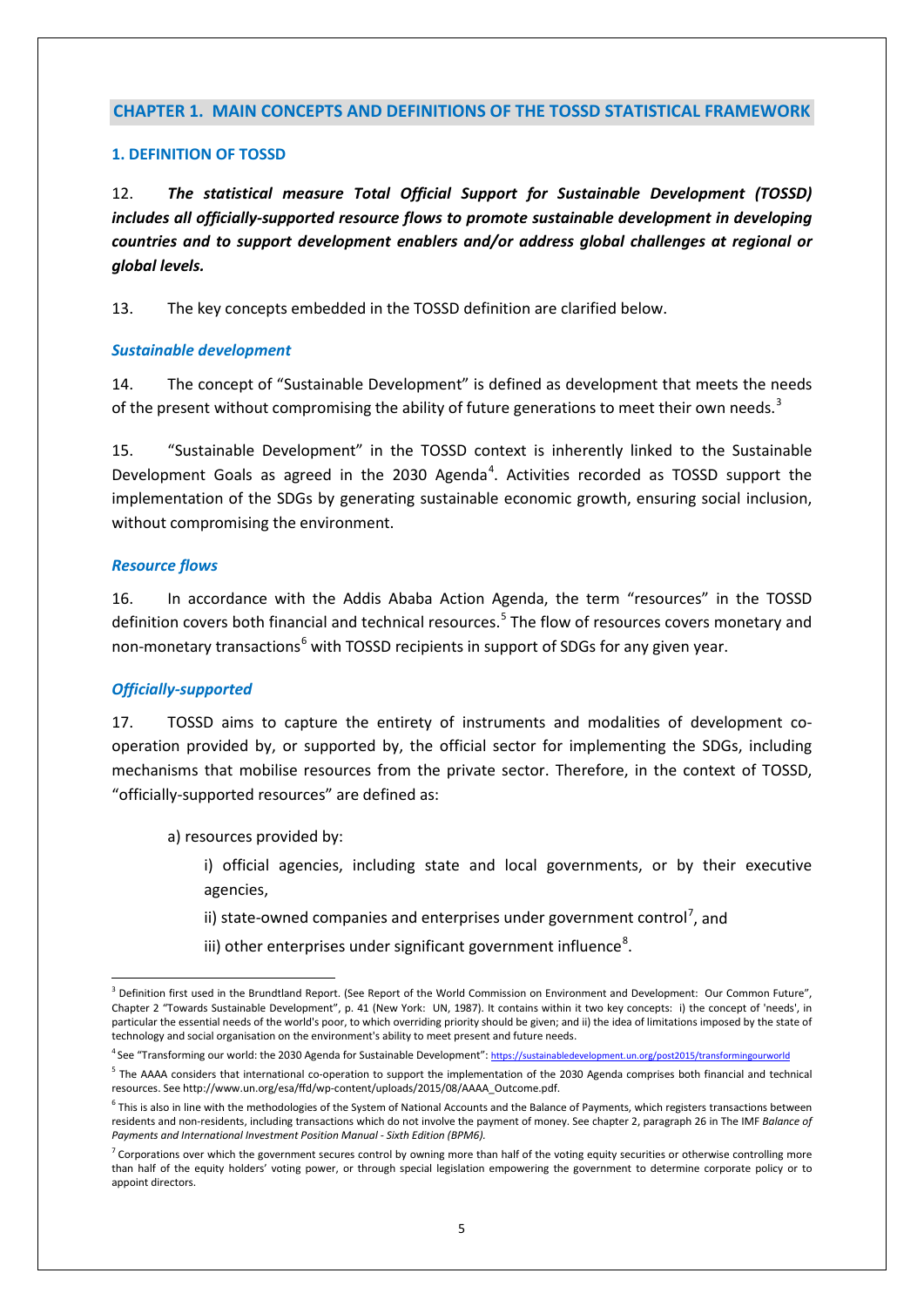b) private resources mobilised by official interventions, where a direct causal link between the official intervention and the private resources can be demonstrated.

18. See Chapter 2.1 for concrete eligibility criteria on sustainable development and TOSSD recipient countries.

## *A two-pillar approach (Placeholder)*

19. In order to be a relevant statistical measure for monitoring resources in support of the SDGs, TOSSD is a two-pillar framework that tracks officially-supported i) cross-border flows to developing countries and ii) finance for development enablers and global challenges at regional and global levels, as illustrated in Figure 1.





 <sup>8</sup> This category is included to recognise that governments can exercise influence in many different ways beyond the mere control of a company via voting powers. (See for example Chapter 6, Section B in The IMF *Balance of Payments and International Investment Position Manual - Sixth Edition (BPM6).*TOSSD aims to capture the entirety of official interventions but given the variety of reporting countries, it is ultimately left at the discretion of the reporter to determine whether companies under significant government influence should be included.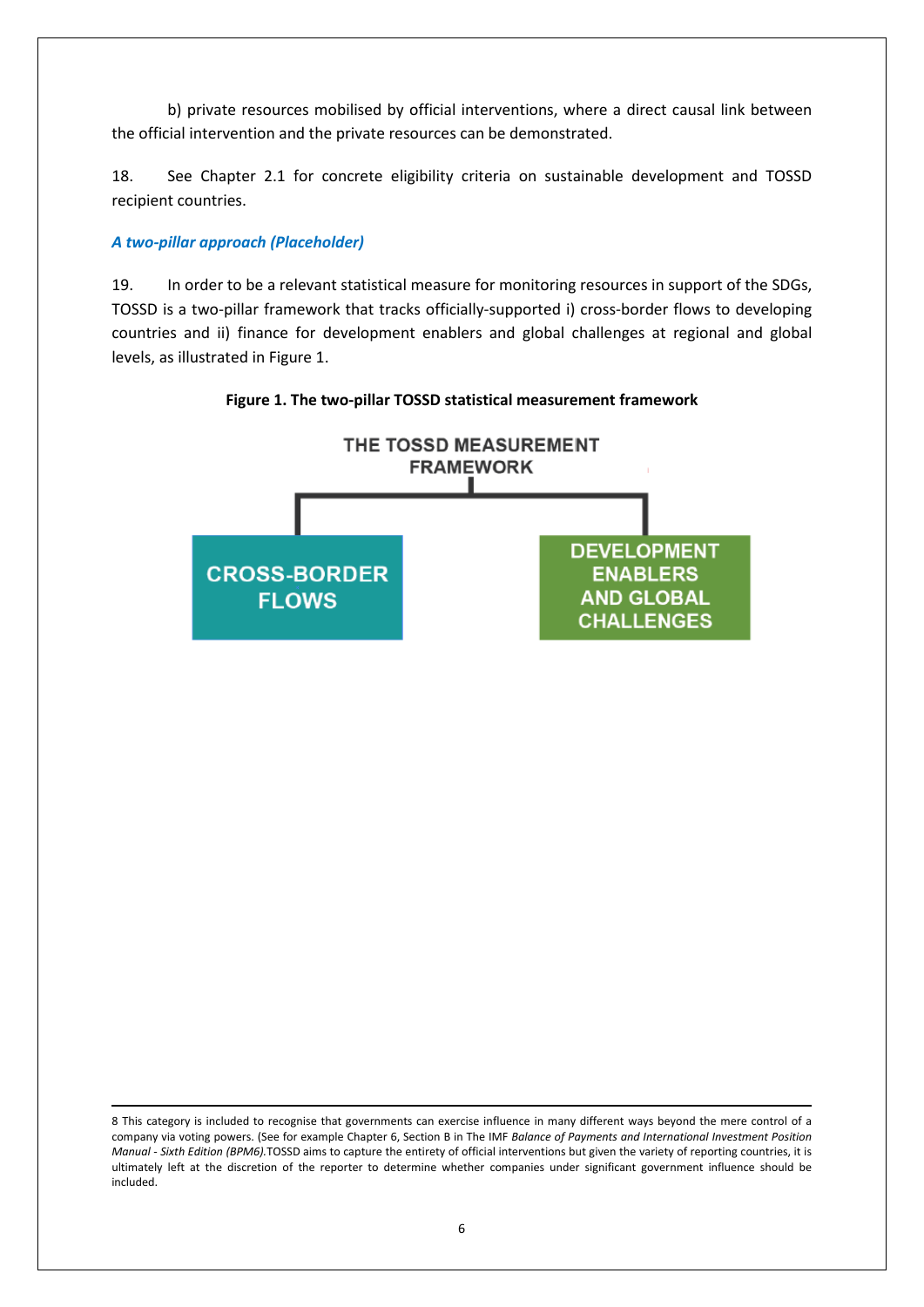## **1.2 REPORTING PRINCIPLES**

## **1.2.1 STATISTICAL QUALITY STANDARDS IN THE TOSSD SYSTEM (PLACEHOLDER)**

## **1.2.2 ACTIVITY-LEVEL REPORTING**

20. All TOSSD resource flows are reportable at the activity level by the provider countries or multilateral institutions organising/managing the activity. The term "activity" covers various types of operations, ranging from budget support to project-type interventions, investments and technical co-operation activities. In certain cases some aggregation is permitted to limit the reporting burden and number of records.

21. All TOSSD data will be made publicly available, also at activity level. Any confidential information linked to TOSSD activities (e.g. company names) should be filtered out upstream by the data providers.

## **1.2.3 POINT OF MEASUREMENT**

22. TOSSD resource flow data are reportable on a calendar year basis. Both commitment and disbursement data are collected. A commitment is a firm written obligation by the provider, backed by the appropriation or availability of the necessary funds, to provide specified resources under specified financial terms and conditions and for specified purposes for the benefit of the recipient. Commitments are considered to be made at the date the financial agreement is signed or the obligation is otherwise made known to the recipient. A disbursement is the placement of resources at the disposal of the recipient.

23. The main TOSSD measure is calculated on a gross disbursement basis. Gross figures reveal the full scope and nature of external resources provided for SDG investment purposes. The net measure is also calculated, whenever possible, for transparency and analytical purposes, based on information reported on reflows (amounts received by the provider).

## **1.2.4 CURRENCY**

24. TOSSD data are reported in the currency in which the transaction takes place. However, for consolidated data presentations and dissemination, the reference currency is the United States dollar.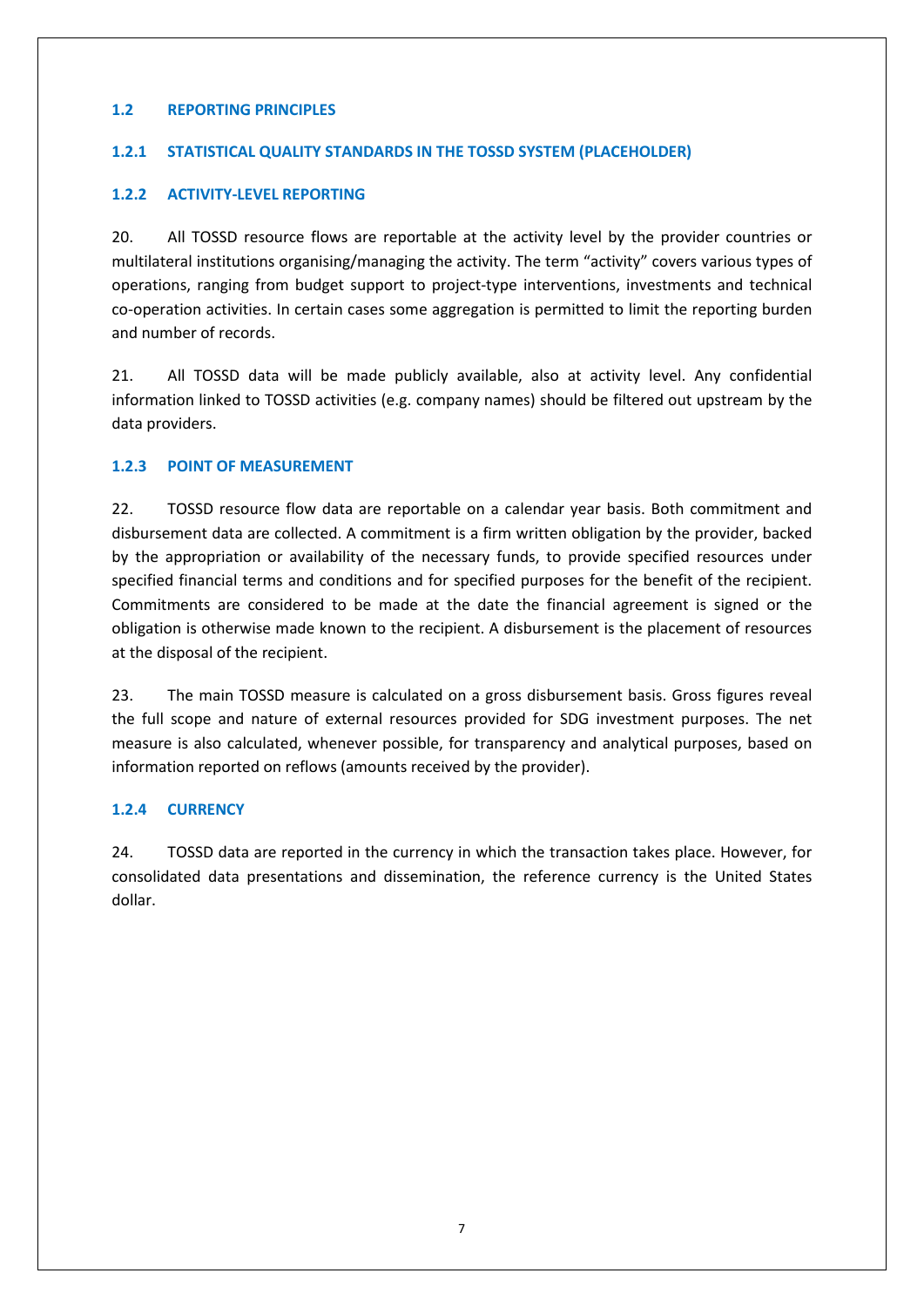## **1.3 MAIN STATISTICAL CONCEPTS**

## **1.3.1 PROVIDER AND RECIPIENT**

25. **Bilateral providers** are countries and territories that have a development co-operation policy and undertake activities in support of sustainable development in third countries.

26. **Multilateral providers** are international agencies, institutions, organisations or funds whose members are governments and who are represented at the highest decision-taking level in the institution by persons acting in an official capacity and not as individuals. Multilateral institutions include i) United Nations agencies, programmes, funds and commissions; ii) the International Monetary Fund; iii) the World Trade Organisation; iv) the World Bank Group; v) regional development banks<sup>[9](#page-7-0)</sup>; vi) the European Union institutions; and vii) other multilateral funds, partnerships, initiatives and financing facilities.

27. TOSSD data are collected mainly from provider countries and institutions. These data are complemented by data from recipient countries, reported on a voluntary basis, when possible and in line with their capacities $^{10}$ .

28. **TOSSD recipients** are defined in the list of eligible recipient countries and territories (crossborder resource flows pillar, see Chapter 2.2) but also include international institutions (see Chapter 3, global public goods pillar).

## **1.3.2 CHANNEL OF DELIVERY**

29. The channel of delivery is the entity that has implementing responsibility over the activity and is normally linked to the provider agency by a contract or other binding agreement, and is directly accountable to it. It is a key element of the TOSSD framework since it helps identifying the institution responsible for execution of the activity, which is essential in order to track flows and improve accountability in both provider and partner countries. (See paragraphs 47-48.)

## **1.3.3 FINANCIAL INSTRUMENTS**

30. TOSSD resource flows are provided through numerous financial instruments. These are categorised as grants, debt instruments, mezzanine finance instruments, and equities and shares in collective investment vehicles. Included are also instruments that generate contingent liabilities but not necessarily a flow from the provider to the recipient (e.g. guarantees). (See paragraphs 49-59.)

## **Placeholder (other main concepts, e.g. modality, sector/purpose)**

<span id="page-7-0"></span>Examples of regional development banks include the African Development Bank, the Asian Development Bank, the Inter-American Development Bank, the Asian Infrastructure Investment Bank, the Islamic Development Bank and the European Bank for Reconstruction and Development.

<span id="page-7-1"></span> $10$  Technical capacity building should be provided for developing countries willing to set up their own systems to report and analyse TOSSD data.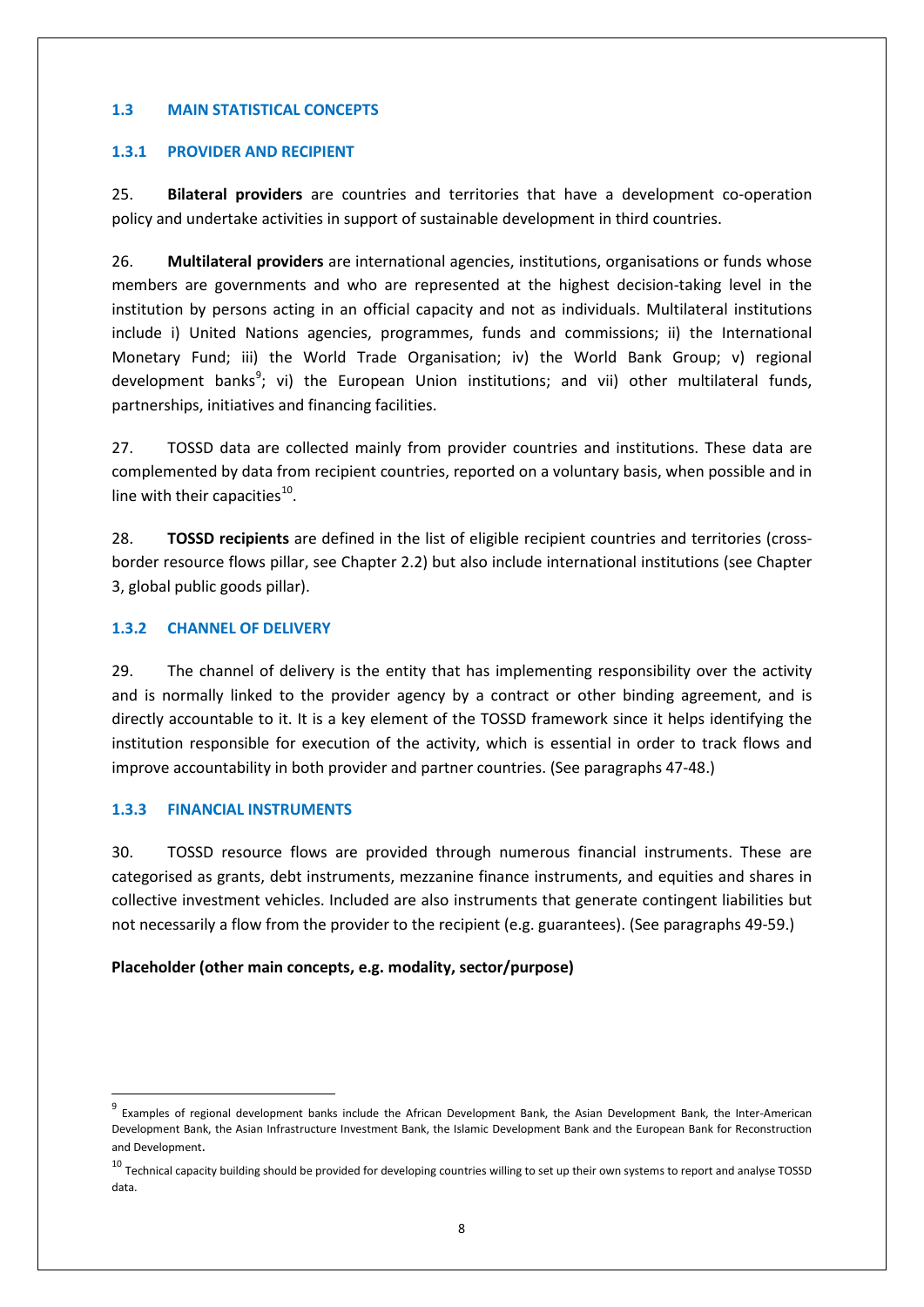# **CHAPTER 2. TOSSD PILLAR 1: CROSS-BORDER RESOURCE FLOWS IN SUPPORT OF SUSTAINABLE DEVELOPMENT**

## **2.1 SCOPE OF CROSS-BORDER RESOURCE FLOWS PILLAR**

31. The cross-border resource flows pillar covers resources extended to TOSSD-eligible recipient countries in support of sustainable development by bilateral and multilateral providers (Figure 2). The major breakdown is between grants and in-kind contributions on the one hand, and capital transactions on the other hand. No distinction is made between concessional and non-concessional transactions. $^{11}$  $^{11}$  $^{11}$  Resources mobilised from the private sector by official interventions are also included. However, they are presented under a separate heading as the funds do not necessarily originate from the provider country and may even be domestic i.e. originate from the recipient country. Officially-supported export credits are excluded from TOSSD given that these operations are not generally designed with sustainable development objectives.



## **Figure 2. Overview of TOSSD cross-border resource flows pillar**

32. Bilateral providers report in the TOSSD system activities they undertake directly with a recipient country or that they fund through earmarked contributions to multilateral organisations for specific, usually project-type, interventions.

33. Multilateral providers report in the TOSSD system on activities they undertake under their own responsibility (decisions on resource allocations to specific purposes are made by the institutions themselves). The original source of funds can be official providers (through core contributions or pooled funds<sup>12</sup>) or the private sector (through funds raised in the international capital markets or private charitable contributions to multilateral organisations). In the case of

<span id="page-8-0"></span><sup>&</sup>lt;sup>11</sup> Different definitions of concessionality are applied by different providers and developing countries depending on the context.

<span id="page-8-1"></span> $12$  When funds are pooled they lose their identity and become an integral part of the recipient institution's financial assets.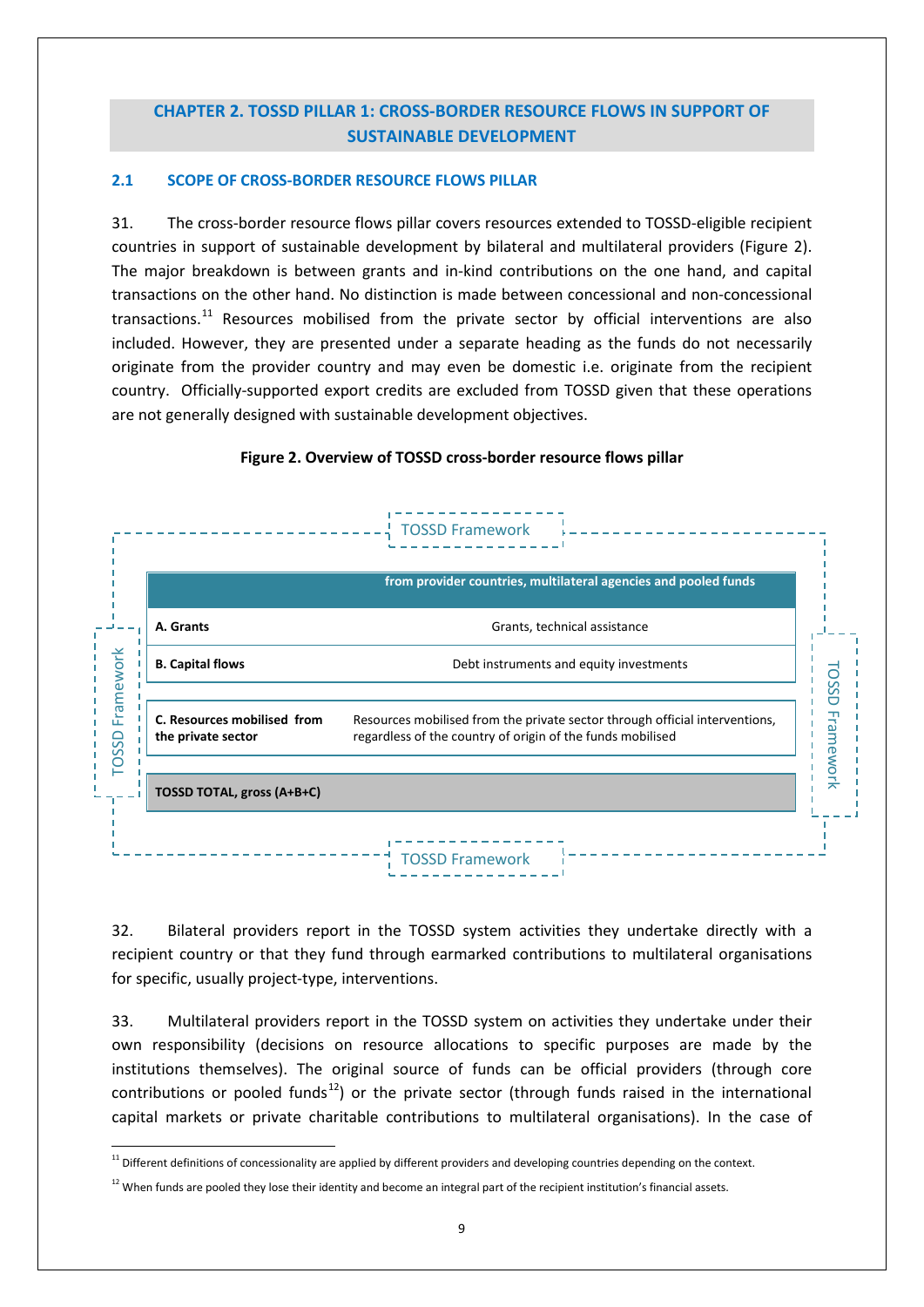Financial Intermediary Funds (FIFs) for which a multilateral institution only provides Trustee services, the organisations implementing the activities, and not the Trustee institution, should report on TOSSD.

34. In the case of trust funds managed by several multilateral organisations, it should be considered , on an ad-hoc basis, which is the institution better placed to report on TOSSD outflows, usually the lead institution.

## **Maturity of transactions covered**

35. For capital flows, the scope of the TOSSD cross-border resource flows pillar is generally limited to long-term operations (i.e. with a maturity exceeding one year), in line with balance of payments statistics and/or systems of national accounts.

## **Placeholder (short-term trade finance by development banks)**

## **2.2 SPECIFIC ELIGIBILITY CRITERIA**

## **2.2.1 ELIGIBILITY CRITERIA REGARDING SUSTAINABLE DEVELOPMENT**

36. In the context of TOSSD, an activity is defined to support sustainable development if it directly contributes to at least one of the SDG targets as identified in the official list<sup>[13](#page-9-0)</sup> of SDG targets developed and maintained by the United Nations Statistical Commission (UNSC).

37. There may be cases where reporters cannot find a direct link with one of the SDG targets. This is due to the fact that SDG targets synthetise a global ambition and may therefore not encapsulate all dimensions of a given developmental issue in their final agreed wording.

38. If a reporter cannot find a direct link between one of its activities providing a critical contribution to sustainable development and an SDG target, the reporter will still be able to report it and will provide appropriate justification in the relevant field of the TOSSD activity-level reporting form (see figure 3 in chapter 4). $^{14}$  $^{14}$  $^{14}$ 

## **2.2.2 TOSSD-ELIGIBLE COUNTRIES**

39. To count as TOSSD, an activity should involve a cross-border resource flow to a country on the **List of TOSSD recipient countries**. For any reporting year, this List includes:

- i. All countries and territories that are present on the "DAC List of ODA recipients"  $^{15}$  $^{15}$  $^{15}$ .
- ii. Other countries and territories that have activated the TOSSD opt-in procedure.

<span id="page-9-0"></span> <sup>13</sup> <https://unstats.un.org/sdgs/indicators/indicators-list/>

<span id="page-9-1"></span><sup>&</sup>lt;sup>14</sup> In addition, the first TOSSD data collection exercises to be carried out starting 2019 will help provide further guidance and criteria to improve TOSSD eligibility criteria over time.

<span id="page-9-2"></span><sup>15</sup> Se[e http://www.oecd.org/dac/stats/daclist.htm.](http://www.oecd.org/dac/stats/daclist.htm)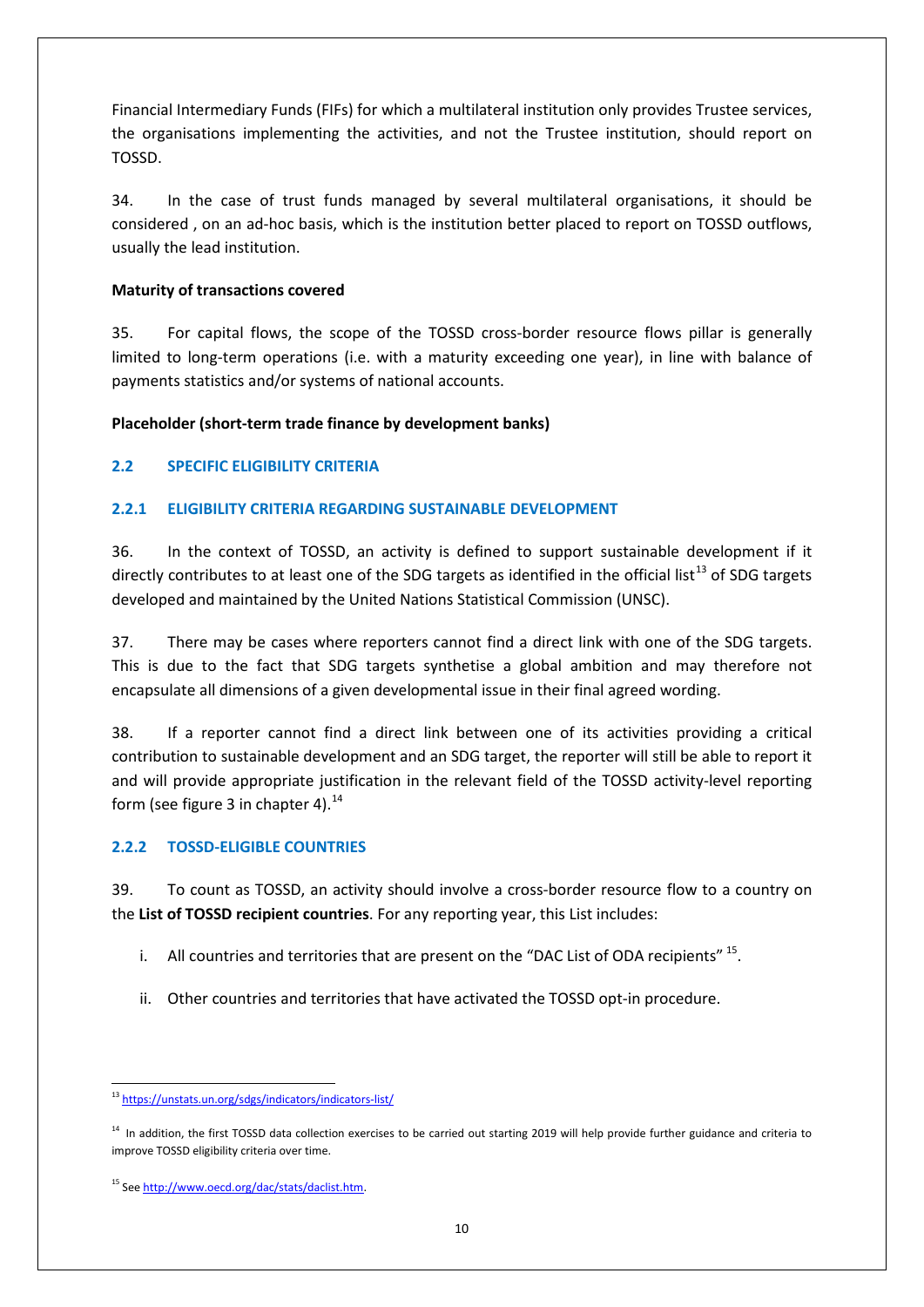40. Any country or territory can activate the opt-in procedure at any point in time. The procedure is voluntary but needs to be motivated through the specific economic, social or environmental context that the country faces. Traditional donors are expected to not use the TOSSD opt-in procedure.

## **The opt-in procedure is described in detail in annex.**

## **2.3 SPECIFIC METHODS**

## **2.3.1 MEASUREMENT OF TECHNICAL CO-OPERATION (PLACEHOLDER)**

## **2.3.2 MEASUREMENT OF RESOURCES MOBILISED FROM THE PRIVATE SECTOR (PLACEHOLDER)**

41. Reporting on resources mobilised from the private sector is subject to specific rules regarding causality and methods of pro-rated attribution in order to avoid artificial inflation of the volume of TOSSD flows and double-counting of these resources at the international level in cases where more than one official provider is involved in a project mobilising private finance.

**CHAPTER 3. TOSSD PILLAR II: GLOBAL PUBLIC GOODS (PLACEHOLDER)**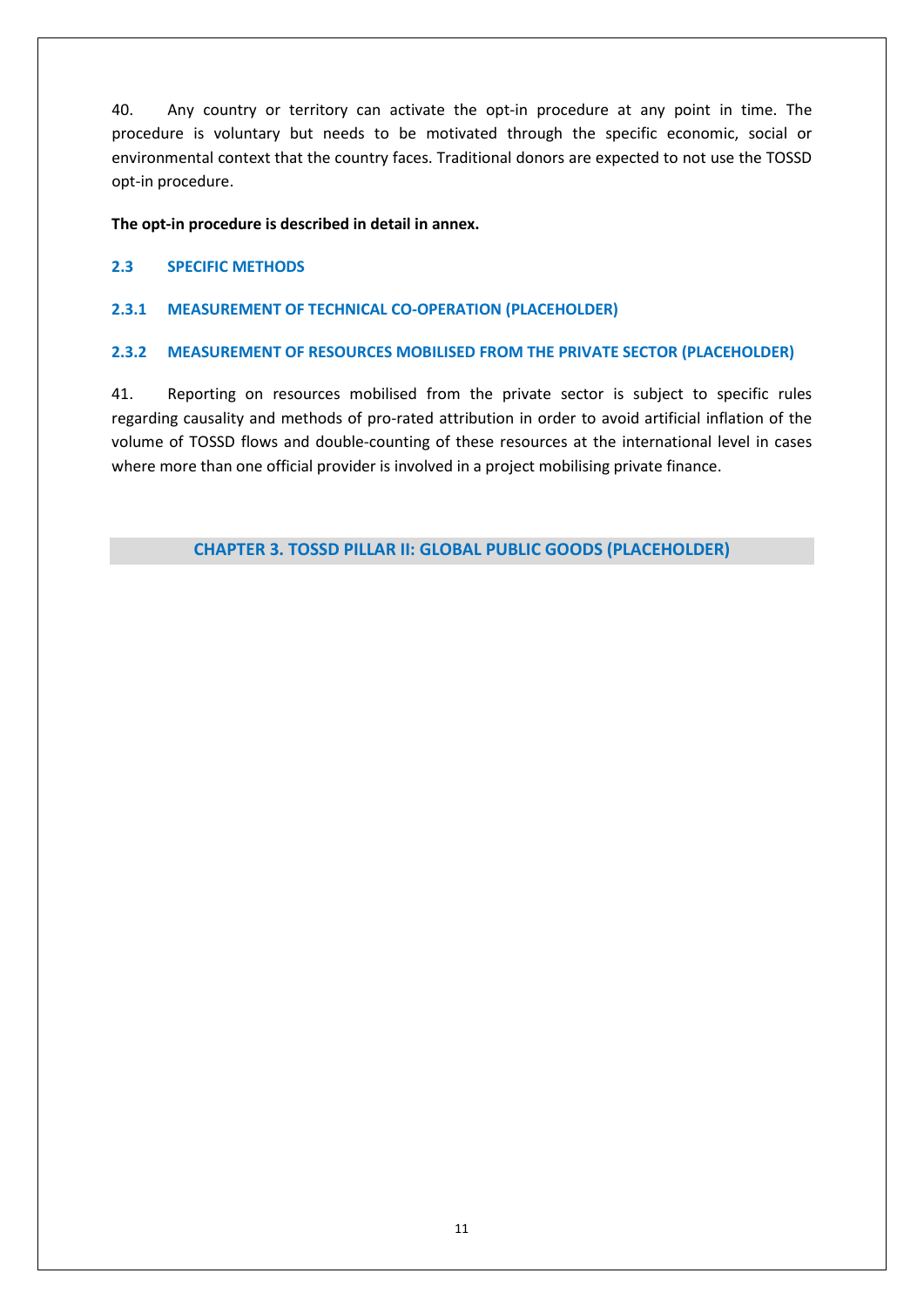## **CHAPTER 4. REPORTING FORMAT AND DETAILED INSTRUCTIONS**

### **4.1 REPORTING CYCLE (PLACEHOLDER)**

#### **4.2 REPORTING FORMAT AND OVERVIEW OF ITEMS COVERED**

42. Data on TOSSD resource flows including private finance mobilised through official interventions) are reported using a single file format. For transparency purposes, data are reportable at the activity level, although not all data fields of the TOSSD reporting format are necessarily filled for all types of financial instruments. Thus, a certain level of aggregation in the information provided is possible. Reporting on TOSSD is done electronically using a spreadsheet where each column would correspond to one data field and each row to one activity.

The TOSSD Reporting Form (see Figure 3 below) builds on existing requirements used in the DAC-CRS statistical system<sup>[16](#page-11-0)</sup> and comprises three sections:

- Section A identifies the activity: identification numbers to link different components (a loan, a guarantee, an equity stake) of an investment activity or project together, thereby facilitating database management and the tracking of project implementation over time (commitment, disbursements, etc.).
- Section B requests basic data on the activity, including its title and description, recipient, sector of destination, modality, implementing agency (channel of delivery), SDG focus and whether the transaction reported is part of a broader financing arrangement (e.g. blended or project finance schemes, PPPs, etc.).
- Section C groups all volume data related to the activity including commitments, gross disbursements, loan repayments, and the amount of resources mobilised from the private sector.

<span id="page-11-0"></span><sup>&</sup>lt;sup>16</sup> i.e. CRS++ item-level reporting and Busan-common format.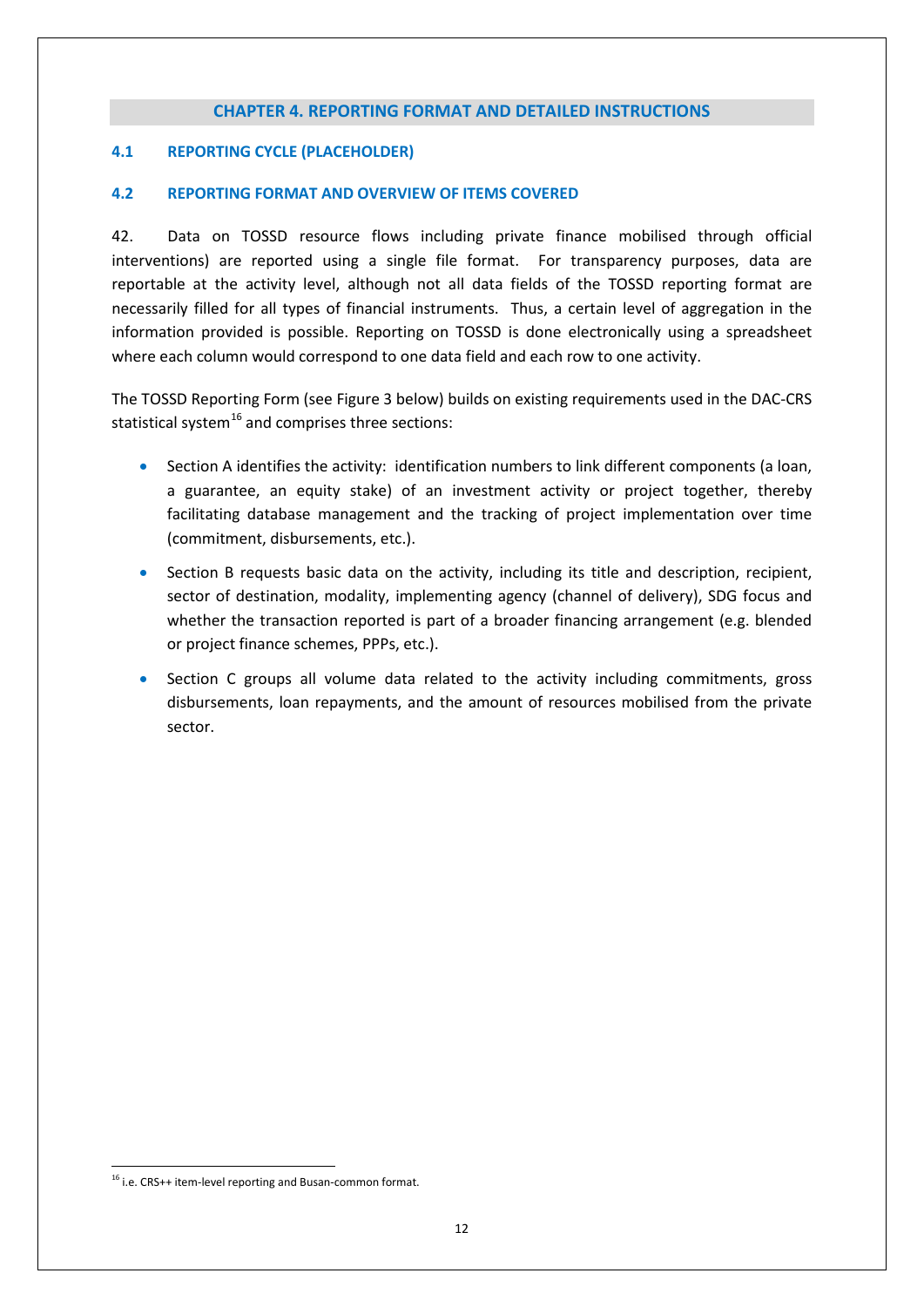| <b>Reporting Items</b>                                                                          | <b>Clarifications</b>                                                                        |  |  |  |
|-------------------------------------------------------------------------------------------------|----------------------------------------------------------------------------------------------|--|--|--|
| A. Identification data                                                                          |                                                                                              |  |  |  |
| 1. Reporting year                                                                               | Calendar year for which data are reported (e.g. reporting in 2019 on 2018 resource flows).   |  |  |  |
| 2. Provider country/institution                                                                 | Each reporting country or multilateral institution has its own code.                         |  |  |  |
| 3. Provider agency                                                                              | The provider agency is the government entity (central, state or local government agency or   |  |  |  |
|                                                                                                 | department) financing the activity from its own budget. For multilateral organisatoins, it   |  |  |  |
|                                                                                                 | refers to the department or fund financing the activity within the institution. The provider |  |  |  |
|                                                                                                 | agency has budget responsibility and controls the activity for its own account.              |  |  |  |
| 4. Provider project number                                                                      | The project number field facilitates tracking activities in provider institutions' internal  |  |  |  |
|                                                                                                 | databases which may be necessary, for example, to respond to requests to verify the data     |  |  |  |
|                                                                                                 | regarding certain reported activities.                                                       |  |  |  |
| 5. TOSSD ID Number                                                                              | In addition to the provider project numbera TOSSD ID number is needed to ensure the          |  |  |  |
|                                                                                                 | uniqueness of each transaction in the database and to link the original commitments and      |  |  |  |
|                                                                                                 | subsequent disbursements over several years or between different components of the same      |  |  |  |
|                                                                                                 | project. The format needs to be common to all providers. Set the ID at thirteen digits, with |  |  |  |
|                                                                                                 | the first three digits equal to the provider country/institution code: e.g. for institution  |  |  |  |
|                                                                                                 | number 901 TOSSD ID number would be 901YYYYxxxxxx.                                           |  |  |  |
| <b>B.</b> Basic data                                                                            |                                                                                              |  |  |  |
| 6. Project title                                                                                | The official project title.                                                                  |  |  |  |
| 7. Description                                                                                  | In English, French or Spanish (over time the aspiration will be to collect this information  |  |  |  |
|                                                                                                 | in all UN languages).                                                                        |  |  |  |
| 8. TOSSD recipient                                                                              | Each recipient country has its own code.                                                     |  |  |  |
| 9. Channel of delivery                                                                          | The channel of delivery is the first implementing partner. It is the entity that has         |  |  |  |
|                                                                                                 | implementing responsibility over the funds and is normally linked to the provider agency     |  |  |  |
|                                                                                                 | by a contract or other binding agreement, and is directly accountable to it.                 |  |  |  |
| 10. Type of resource flow                                                                       | A distinction is made between official and officially-supported activities, i.e. resources   |  |  |  |
|                                                                                                 | mobilised from the private sector.                                                           |  |  |  |
| 11. Financial instrument                                                                        | A distinction is made between grants, debt instruments, mezzanine finance, equity and        |  |  |  |
|                                                                                                 | shares in collective investment vehicles and guarantees and other unfunded contingent        |  |  |  |
|                                                                                                 | liabilities.                                                                                 |  |  |  |
| 12. Modality                                                                                    | A distinction will be made between various development co-operation modalities (to be        |  |  |  |
|                                                                                                 | developed).                                                                                  |  |  |  |
| 13. Sector/Purpose code                                                                         | Classification and codes to be developed.                                                    |  |  |  |
| 14. SDG focus (multiple choice)                                                                 | The "targets" as identified in the UNSC list of SDG targets (e.g. 2.1; 3.3). Multiple        |  |  |  |
|                                                                                                 | choices will be possible. In case no direct link can found to an SDG Target, this field      |  |  |  |
|                                                                                                 | should be used to explain the justification for inclusion of the activity in the TOSSD       |  |  |  |
|                                                                                                 | reporting.                                                                                   |  |  |  |
| 15. Co-financing arrangements                                                                   | Descriptive information, if applicable, on the broader co-financing arrangements such as     |  |  |  |
|                                                                                                 | the name of the public and private co-financiers, the type of co-financing arrangements      |  |  |  |
|                                                                                                 | (syndication, investment funds, project finance, etc.).                                      |  |  |  |
| C. Volume data (Amounts in thousands, to be adjusted in the light of some currencies if needed) |                                                                                              |  |  |  |
| 16. Currency                                                                                    | Amounts are reported in the currency in which the transaction has been undertaken.           |  |  |  |
| 17. Amounts committed                                                                           | New amounts committed during the reporting year, i.e. the face value of the activity.        |  |  |  |
| 18. Amounts extended                                                                            | Amount disbursed during the reporting year.                                                  |  |  |  |
| 19. Amounts received                                                                            | Covers recoveries on grants, amortisation of loans and gains or losses from equity sales (a  |  |  |  |
|                                                                                                 | positive amount means that the provider country has made capital gains; a negative amount    |  |  |  |
|                                                                                                 | means it has suffered capital losses). Amortisation relates to principal payments received   |  |  |  |
|                                                                                                 | from the borrowing country during the reporting year, including any payments of arrears of   |  |  |  |
|                                                                                                 | principal.                                                                                   |  |  |  |
| 20. Leveraging mechanism                                                                        | Indicates the leveraging instrument used, e.g. guarantee, syndicated loan, shares in         |  |  |  |
|                                                                                                 | collective investment vehicles.                                                              |  |  |  |
| 21. Amount mobilised                                                                            | Report the amount of resources mobilised following the methodologies in Annex X.             |  |  |  |
| 22. Origin of the funds mobilised                                                               | Distinguishes between funds mobilised in provider, recipient or third country.               |  |  |  |
| For loans only                                                                                  |                                                                                              |  |  |  |
| 23. Maturity                                                                                    | Repayment period in months.                                                                  |  |  |  |

# **Figure 3. Activity-level Reporting Form for TOSSD cross-border flows to developing countries**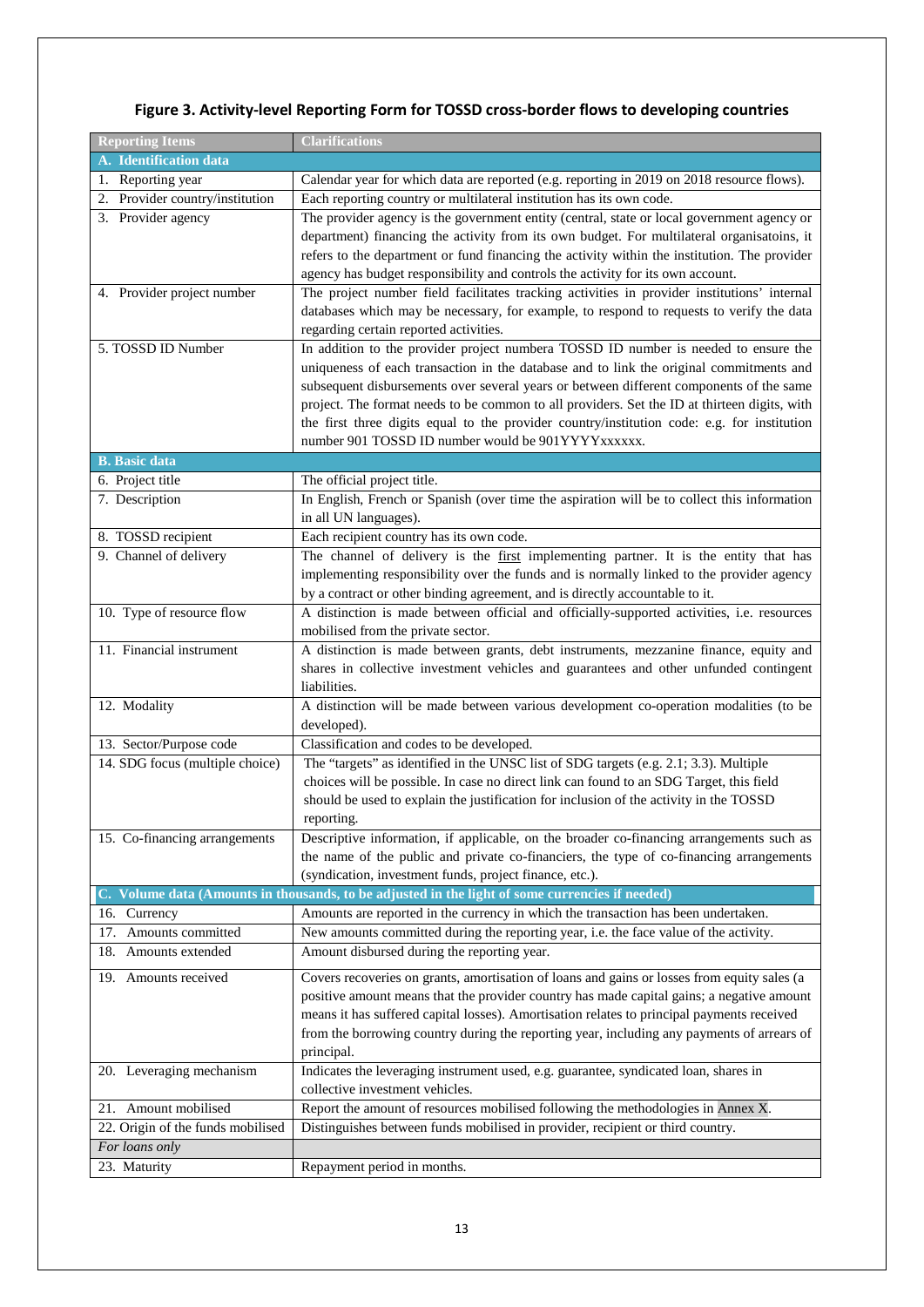## **4.3 REPORTING INSTRUCTIONS ITEM BY ITEM (PLACEHOLDER, ONLY TWO ITEMS ARE COVERED BELOW)**

## **Item 2**

43. To be able to track multilateral activities, a list of multilateral institutions from which outflow data may be collected needs to be established. The objective of establishing such a list will be twofold: on one hand it will serve to operationalise the TOSSD framework by establishing a list of multilateral reporters; on the other hand, especially for the global public goods pillar, it will serve to identify TOSSD-eligible multilateral organisations, that might not conduct activities in TOSSD-eligible countries but that contribute to promote enabling conditions for sustainable development and to address global challenges.

44. The criteria for including multilateral institutions in the list are:

- The multilateral character of the institution, as per the definition of multilateral provider in section 1.3; and
- The institution conducting all or part of its activities in favour of sustainable development and developing countries; or
- The institution contributing to promote global public goods and to address global challenges<sup>17</sup>.

45. The list aims to be as inclusive as possible, and therefore there will not be a minimum budget threshold as a condition for the inclusion of a multilateral institution in the list. As a starting point, all multilateral institutions included in the list of ODA-eligible multilateral organisations will be added to the TOSSD list, provided that they commit to report their sustainable development related outflows to the TOSSD system. The list will be then completed with other relevant organisations at the regional or global level.

## **Opt-in procedure**

46. Multilateral organisations willing to be added to the TOSSD multilateral organisations list can request their inclusion to the institution governing the TOSSD measurement framework. Once the institution governing TOSSD verifies compliance with the established criteria for inclusion, they will be added to the List, provided that they commit to report their sustainable development related outflows to the TOSSD reporting body on an annual basis.

## **Item 7. Channel of delivery**

47. Where several levels of implementation are involved (e.g. when the provider agency hires a national implementer which in turn may hire a local implementer), report the first level of implementation as the channel of delivery. Where activities have several implementers, the principal implementer should be reported (e.g. the entity receiving the most funding). In the case of loans, report the borrower (i.e. the first entity outside the provider country that receives the funds.

<span id="page-13-0"></span><sup>&</sup>lt;sup>17</sup> Specific criteria for the organisations contributing to global public goods have not yet been established and will be developed together with the global public goods pillar in 2018-2019.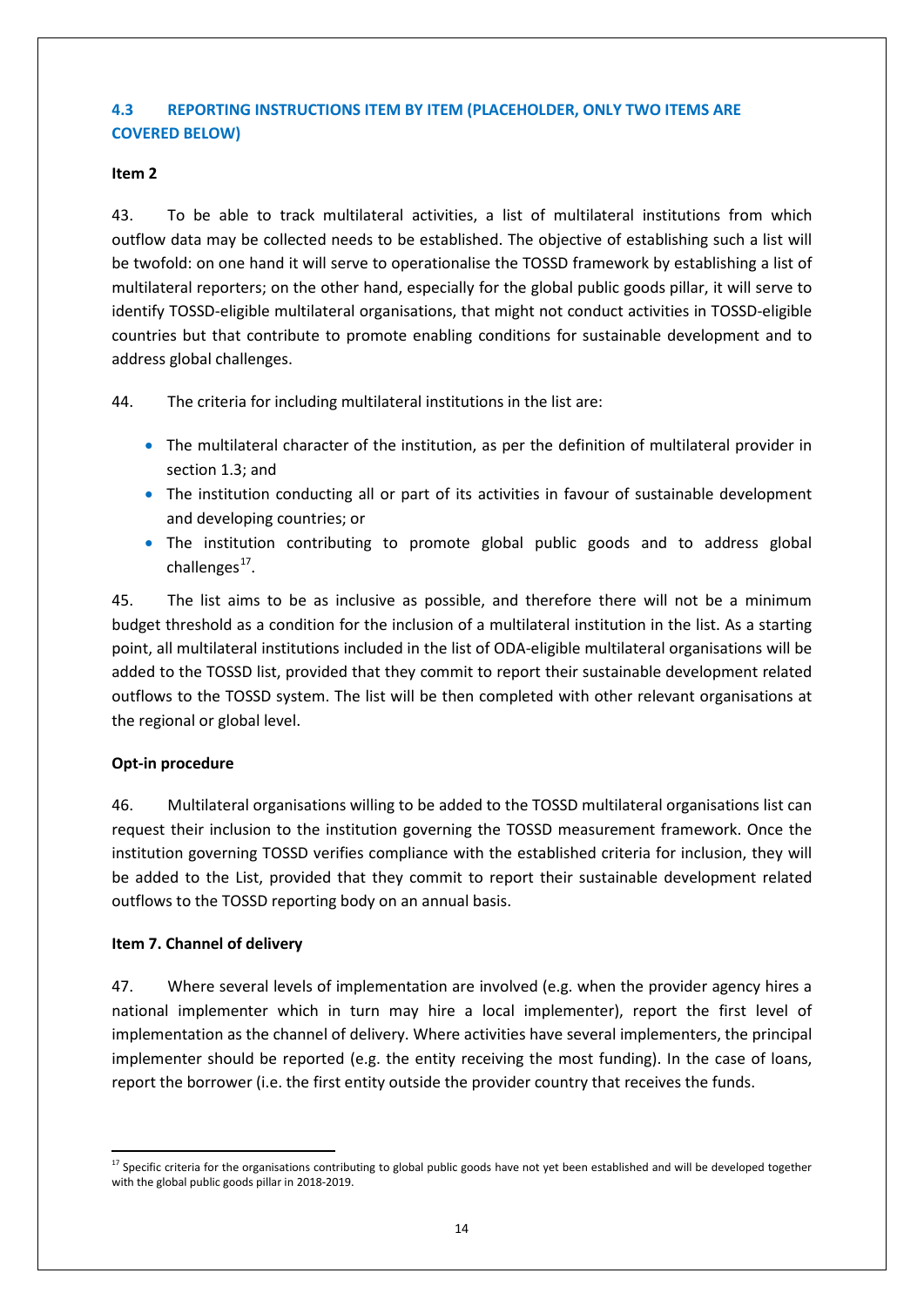- 48. The channel of delivery classification includes six main categories as follows:
	- **Public sector institutions** include central, state or local government departments (e.g. municipalities) and public corporations in provider or recipient countries.
	- **Non-governmental organisations** (NGOs) and civil society.
	- **Public-private partnerships (PPPs)** and networks are collaborative arrangements between private actors and bilateral/multilateral agencies or governments to address specified developmental issues.
	- **Multilateral organisations** are international institutions with governmental membership.
	- **Universities, colleges or other teaching institutions**, including research institutes or thinkthanks.
	- **Private sector institutions** include all "for-profit" institutions, consultants and consultancy firms that do not meet the definition of a public sector institution. Sub-categories further distinguish between private sector in provider country, private sector in recipient country and private sector in third country (developing country, high income/OECD country).

## **Item 9. Financial instruments**

49. The main categories of financial instruments are defined as follows.

#### **Grants**

50. Grants are transfers in cash or in kind for which no legal debt is incurred by the recipient.

## **Debt instruments**

51. Debt instruments require the payment of principal and/or interest at some point(s) in the future. Debt instruments can take the form of loans and debt securities.

*Loans*

52. Loans are transfers in cash or in kind for which the recipient incurs legal debt (and the resulting claim is not intended to be traded). This includes loans repayable in the borrower's currency whether the lender intends to repatriate the repayments or to use them in the borrowing country.

## *Reimbursable grants*

53. Reimbursable grants consist of contributions provided to a recipient institution for investment purposes, with the expectation of long-term reflows at conditions specified in the financing agreement. The provider assumes the risk of total or partial failure of the investment; it can also decide if and when to reclaim its investment.

## *Debt securities*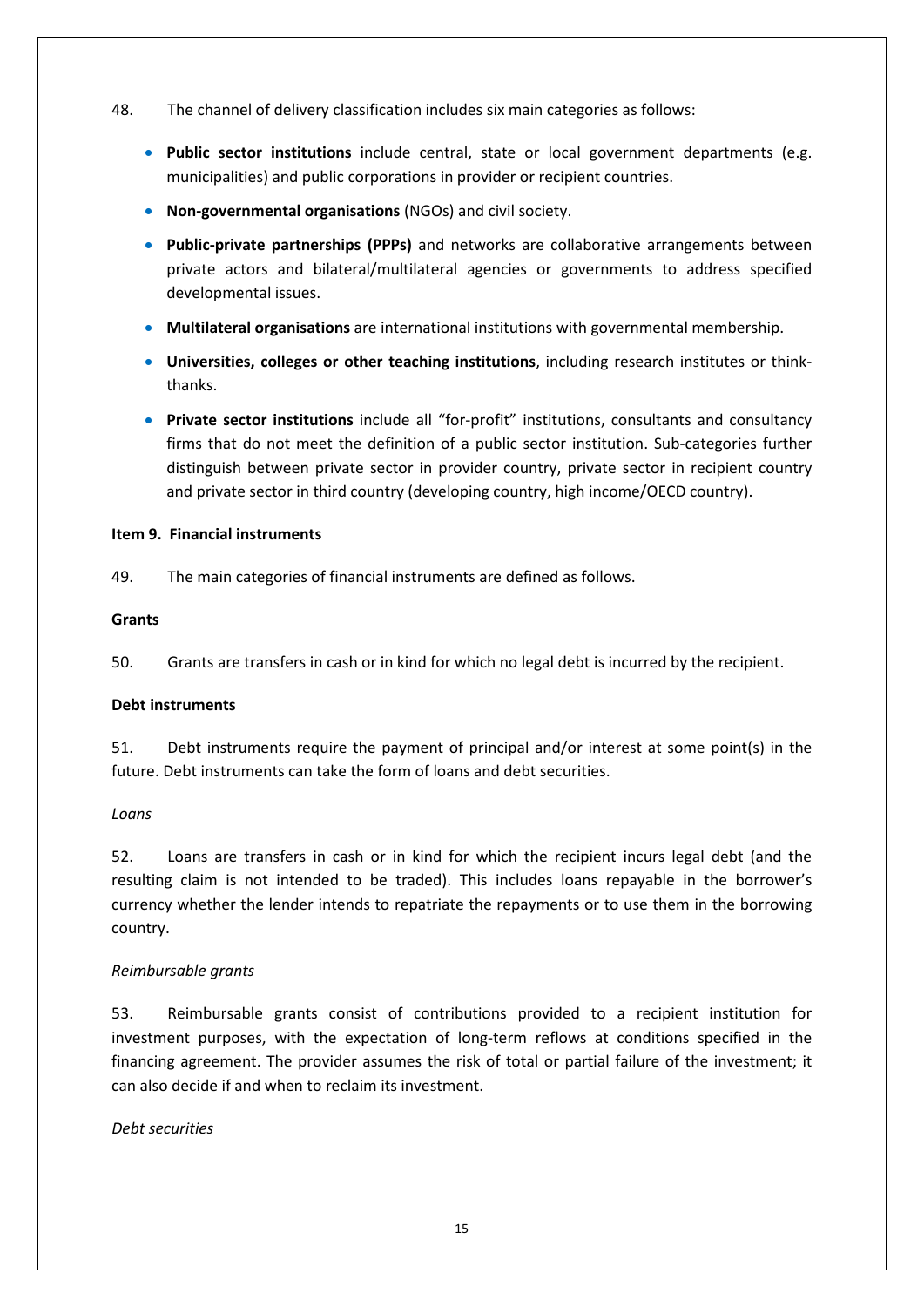54. Bonds are fixed-interest debt instruments, issued by governments, public utilities, banks or companies, tradable in financial markets. The issuer of a coupon bond pledges to pay the par value of the bond to the bondholder on a fixed date (maturity date) as well as specified interest over the life of the bond. Alternatively, bonds can be issued at a price lower than their par value in lieu of the periodic interest, with the full par value being paid to the bondholder on maturity (discount bonds). Asset-backed securities are securities whose value and income payments are derived from and backed by a specific pool of underlying assets. Asset-backed securities also cover the financial characteristics of Islamic finance, especially in the form of Sukuks.

## **Mezzanine finance instruments**

55. Mezzanine finance, also called hybrid finance, refers to instruments relating to the layer of financing between an entity's senior debt and equity, with features of both debt and equity. Providers of mezzanine finance have claims that are subordinated to senior lenders and possess priority over equity investors. Consequently, mezzanine investors normally expect returns that are higher than traditional bank lending rates and lower than the returns required by most equity investors.

56. A subordinated (or junior) loan, in the event of default, will only be repaid after all senior obligations have been satisfied. Preferred equity, in the event of default, will be repaid after all senior obligations and subordinated loans have been satisfied; and will be paid before other equity holders.

## **Equity and shares in collective investment vehicles**

57. Common equity is a share in the ownership of a corporation that gives the owner claims on the residual value of the corporation after creditors' claims have been met.

58. Shares in collective investment vehicles refer to collective undertakings through which investors pool funds for investment in financial or nonfinancial assets or both. These vehicles issue shares (if a corporate structure is used) or units (if a trust structure is used).

## **Guarantees and other unfunded contingent liabilities**

59. Guarantees refer to risk-sharing agreements under which the guarantor agrees to pay part or the entire amount due on a loan, equity or other instrument to the lender/investor in the event of non-payment by the borrower or loss of value in case of investment. Other unfunded contingent liabilities include insurances and other instruments that do not constitute a flow.